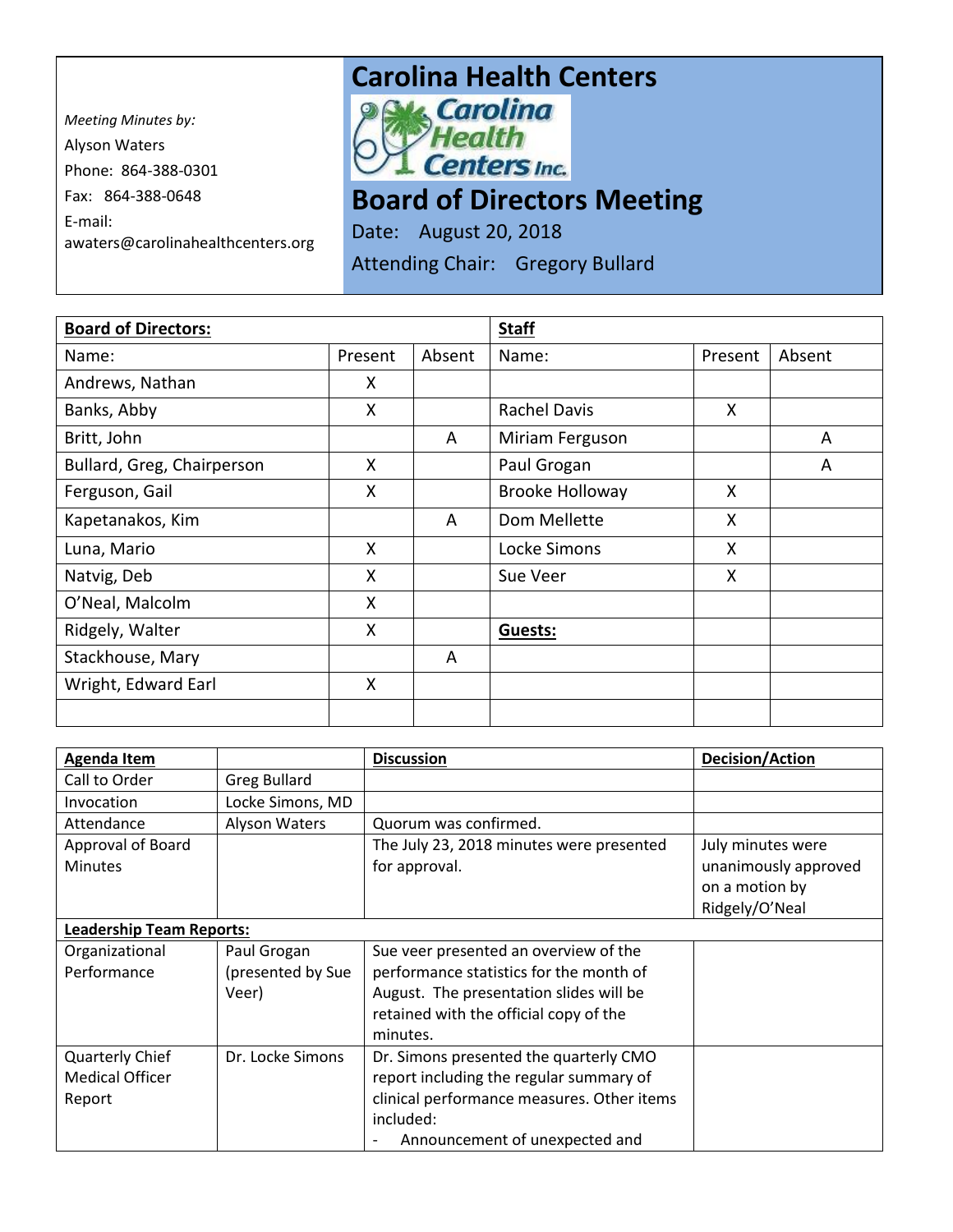|                                      |                     | imminent provider vacancy at Ware<br>Shoals Family Practice due to the early<br>retirement of Dr. Darby Pendergrass;<br>Announcement that Risk management<br>$\qquad \qquad -$<br>Committee Meeting is scheduled for<br>$9/18/18$ ; and<br>A review of the Peer review results for<br>FY2018.<br>Action item #1:<br>Dr. Simons requested full privileges for Ms.<br>Kristal Pitts contingent upon his final<br>verification of her successful completion of<br>her training program, receipt of state<br>licensure, and board certification in family<br>medicine.                                                                         | The motion was made<br>by Malcolm O'Neal and<br>seconded by Nathan<br>Andrews. By unanimous<br>vote, the credentialing<br>& privileging of Kristal<br>Pitts was approved by<br>the board. |
|--------------------------------------|---------------------|--------------------------------------------------------------------------------------------------------------------------------------------------------------------------------------------------------------------------------------------------------------------------------------------------------------------------------------------------------------------------------------------------------------------------------------------------------------------------------------------------------------------------------------------------------------------------------------------------------------------------------------------|-------------------------------------------------------------------------------------------------------------------------------------------------------------------------------------------|
|                                      |                     | Action item #2:<br>Dr. Simons attested to the credentials of Dr.<br>Mark Orgel, a locum tenens provider for<br>LC4, and requested board approval for<br>privileges                                                                                                                                                                                                                                                                                                                                                                                                                                                                         | Gail Ferguson made a<br>motion and it was<br>seconded by Greg<br><b>Bullard and</b><br>unanimously approved<br>by the board.                                                              |
| 2018 Employee<br>Satisfaction Survey | <b>Rachel Davis</b> | A 52-question Employee Satisfaction Survey<br>was conducted with an 85% response rate.<br>Rachel Davis provided the following<br>preliminary observations:<br>92.72% Agree or Strongly Agree they are<br>proud to work for CHC.<br>87% saw themselves still working at CHC<br>a year from now.<br>98.51% Rated their Work/Life Balance<br>Average to Excellent<br>A full report will be presented to the Board<br>once the Leadership Team has conducted<br>their review.                                                                                                                                                                  |                                                                                                                                                                                           |
| Monthly President's<br>Report        | Sue Veer            | Sue Veer provided her monthly report<br>highlighting the following:<br>340B pricing program continues to be a<br>primary legislative and policy focus.<br>An independent audit of CHC's<br>$\overline{\phantom{a}}$<br>pharmacy was completed with<br>recommendation in three areas, which<br>the Pharmacy Oversight Committee will<br>be evaluating and responding to.<br>Leadership Team has implemented a<br>focused and proactive provider<br>recruitment strategy that will be<br>administratively supported by HR and<br>CHC's Credentialing and Contract<br>Management Specialist.<br>The full written report and supporting slides |                                                                                                                                                                                           |

2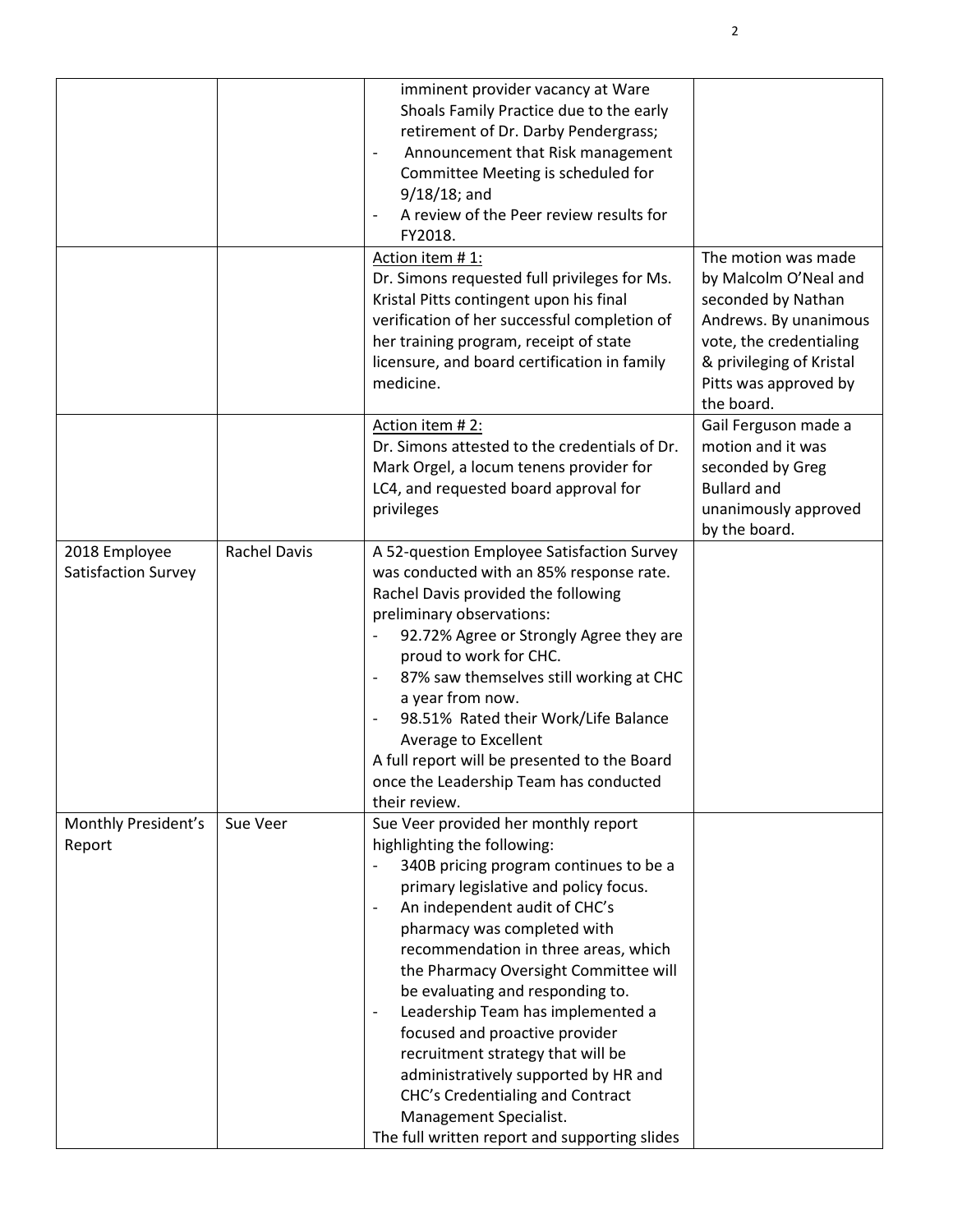|                                          |                          | will be retained with the official copy of the                                        |                                                 |
|------------------------------------------|--------------------------|---------------------------------------------------------------------------------------|-------------------------------------------------|
|                                          |                          | minutes.                                                                              |                                                 |
|                                          | For Distribution<br>Only | <b>Pharmacy Dashboard</b><br>$\bullet$                                                |                                                 |
| <b>Committee Reports:</b>                |                          |                                                                                       |                                                 |
| Executive                                | <b>Greg Bullard</b>      | No report.                                                                            |                                                 |
| Committee                                |                          |                                                                                       |                                                 |
| <b>Finance Committee</b>                 | <b>Walter Ridgely</b>    | No report.                                                                            |                                                 |
| Development                              | Malcolm O'Neal           | No report.                                                                            |                                                 |
| Committee                                |                          |                                                                                       |                                                 |
| <b>Strategic Planning</b><br>Committee - | Deborah Natvig           | Deb Natvig reported that the Committee                                                | Rachel Davis will                               |
|                                          |                          | met prior to the full board meeting and<br>reviewed the most current progress report. | establish a Strategic<br>Plan link on the board |
|                                          |                          | She requested that the regular updates be                                             | portal to which the                             |
|                                          |                          | placed on the board portal for ongoing                                                | updates will be posted.                         |
|                                          |                          | reference.                                                                            |                                                 |
| <b>Discussion/Action Items:</b>          |                          |                                                                                       |                                                 |
| <b>Standing Agenda</b>                   | Grassroots               | Included in President's report. Rachel Davis                                          |                                                 |
| Items                                    | <b>Advocacy Report</b>   | continues to represent CHC on both the                                                |                                                 |
|                                          |                          | National and State Advocacy Networks.                                                 |                                                 |
|                                          |                          | Rachel noted that CHC continues to have a                                             |                                                 |
|                                          |                          | high response rate when Calls to Action are                                           |                                                 |
|                                          |                          | issued on policy issues.                                                              |                                                 |
| <b>Old Business</b>                      |                          | Sue noted that the early registration window                                          | Sue will send out last                          |
|                                          |                          | for the South Carolina Primary Health Care                                            | call for participants and                       |
|                                          |                          | Annual Conference and Health Center Board                                             | arrange for registrations                       |
|                                          |                          | Governance Training will close on Tuesday,                                            | and room reservations.                          |
|                                          |                          | August 21, 2018. Several board members<br>indicated their interest in attending.      |                                                 |
| <b>New Business</b>                      |                          | Abby Banks made the observation that,                                                 | Sue will share the                              |
|                                          |                          | given the expansion of the parking lot at TCC                                         | observation with the                            |
|                                          |                          | there remains a limited number of                                                     | COO and Facilities                              |
|                                          |                          | handicapped spaces and suggested that at                                              | Manager to determine                            |
|                                          |                          | least one additional space be added.                                                  | feasibility of adding                           |
|                                          |                          |                                                                                       | handicapped parking                             |
|                                          |                          |                                                                                       | capacity.                                       |
| <b>Executive Session</b>                 |                          | Executive Session was requested to discuss                                            | The board went into                             |
|                                          |                          | the process for the annual CEO performance                                            | Executive Session on a                          |
|                                          |                          | evaluation.                                                                           | unanimous vote                                  |
|                                          |                          |                                                                                       | following a motion by                           |
|                                          |                          |                                                                                       | Andrews/Natvig.                                 |
|                                          |                          |                                                                                       |                                                 |
|                                          |                          |                                                                                       | The board came out of                           |
|                                          |                          |                                                                                       | Executive Session on a<br>unanimous vote on a   |
|                                          |                          |                                                                                       | motion by                                       |
|                                          |                          |                                                                                       | Ridgely/O'Neal.                                 |
|                                          |                          |                                                                                       |                                                 |
|                                          |                          |                                                                                       | No action was taken in                          |
|                                          |                          |                                                                                       | <b>Executive Session</b>                        |